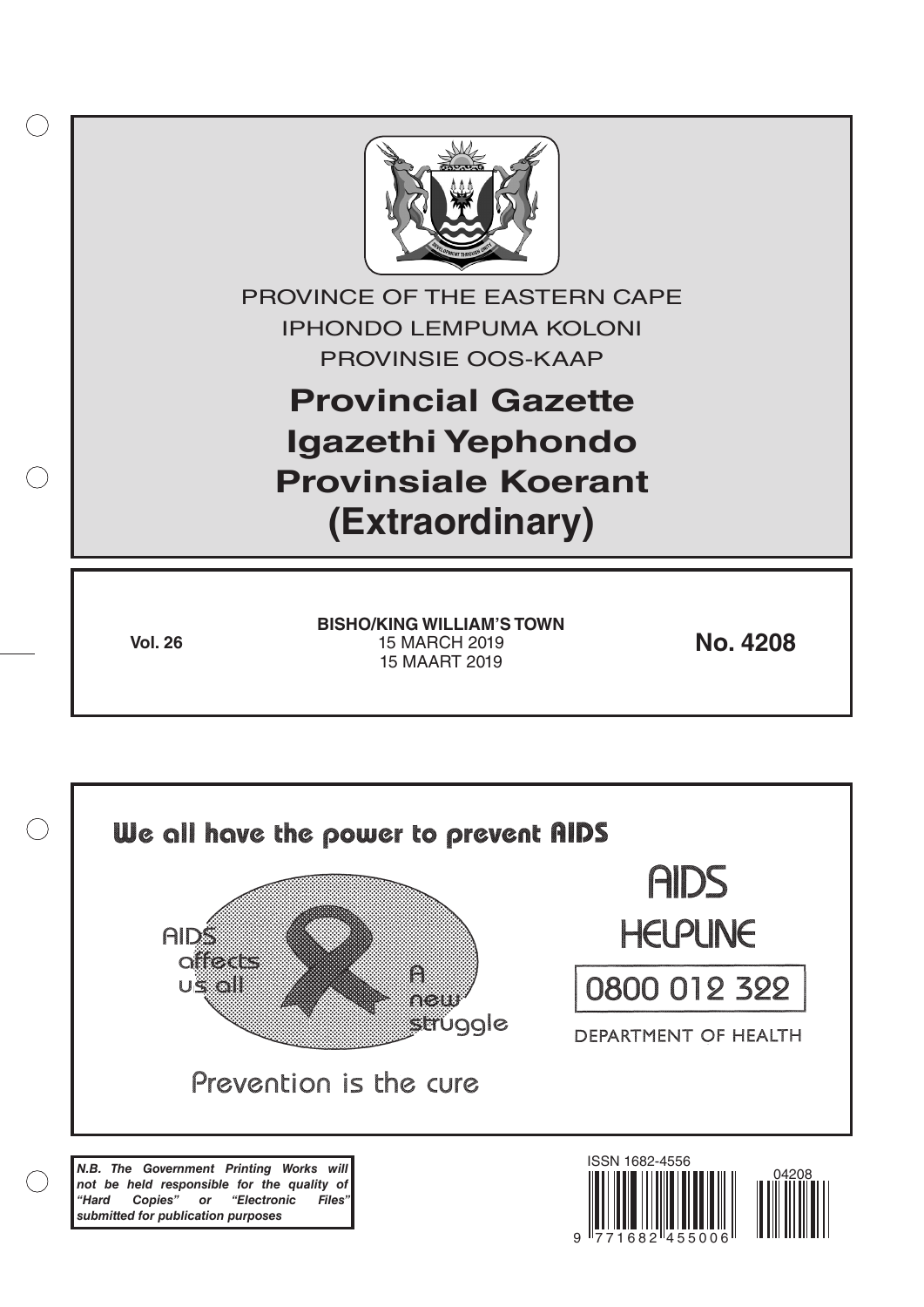# **IMPORTANT NOTICE:**

**The GovernmenT PrinTinG Works Will noT be held resPonsible for any errors ThaT miGhT occur due To The submission of incomPleTe / incorrecT / illeGible coPy.**

**no fuTure queries Will be handled in connecTion WiTh The above.**

## **CONTENTS**

|    |                                                                                                       | Gazette<br>No. | Page<br>No. |
|----|-------------------------------------------------------------------------------------------------------|----------------|-------------|
|    | <b>LOCAL AUTHORITY NOTICES • PLAASLIKE OWERHEIDS KENNISGEWINGS</b>                                    |                |             |
| 54 | Eastern Cape Liquor Act (10/2003): Notice of lodgement of applications for transfer of certificate of |                |             |
| 55 |                                                                                                       | 4208           |             |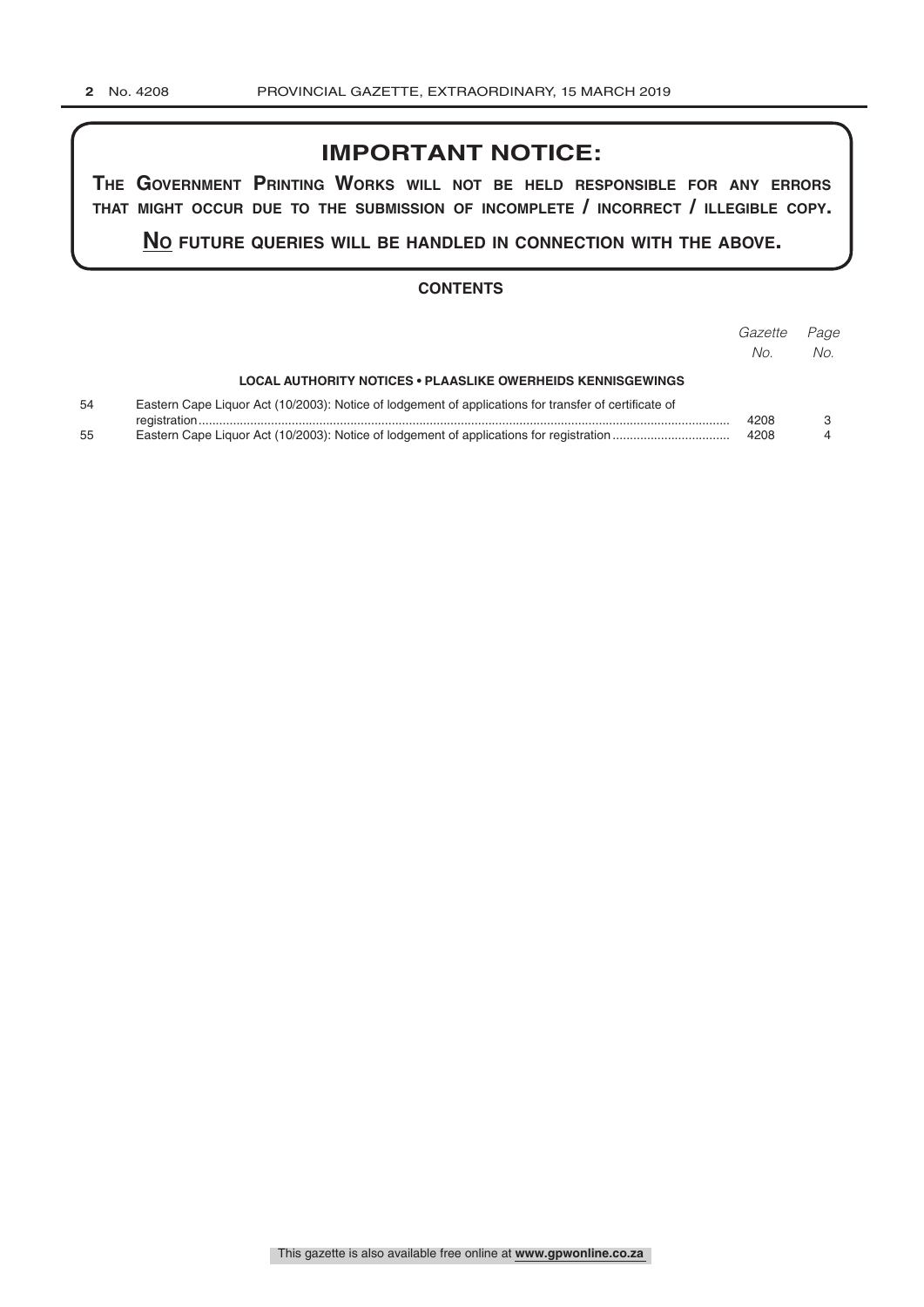# Local Authority Notices • Plaaslike Owerheids Kennisgewings

## **LOCAL AUTHORITY NOTICE 54 OF 2019**

FORM 9 [Reg 11(1)]

## EASTERN CAPE LIQUOR ACT, 2003 (Act No. 10 of 2003)

#### NOTICE OF LODGEMENT OF APPLICATIONS FOR TRANSFER OF CERTIFICATE OF REGISTRATION

Notice is hereby given that the applications for transfer of certificates of registration, particulars of which appear in the Schedule hereunder, have been lodged with the Board.

Interested parties may, free of charge, inspect any application which appears in the Schedule hereunder and may within twentyone days of this notice, lodge with the Board written representations in support of, or written objections.

LERATO RADIKOANYANA EASTERN CAPE LIQUOR BOARD 14 March 2019

### **SCHEDULE**

| <b>Application Number</b> |                   | Particulars of<br>Name and<br>number of Ward<br>certificate of<br>registration |                                                                           |                                                                   |                                                                        |
|---------------------------|-------------------|--------------------------------------------------------------------------------|---------------------------------------------------------------------------|-------------------------------------------------------------------|------------------------------------------------------------------------|
|                           |                   |                                                                                |                                                                           | <b>Particulars of holder</b><br>of certificate of<br>registration | Particulars of prospective<br>holder of certificate of<br>registration |
|                           | ECP00077/03015/OF | Ward 11, Dr<br><b>Beyers Naude</b><br>Municipality                             | Jansenville Liquor Store.<br>43 Main Street,<br>Jansenville, 6285         | <b>Steller Bester</b>                                             | Hao Chen                                                               |
| 2.                        | ECP12057/03254/OO | <b>Ward 17.</b><br>Matatiele Local<br>Municipality                             | Sulinyembezi Tavern,<br>Rural Mango Location<br>(Maluti), Matatiele, 4730 | Penny Wilson Nongalo                                              | Nompumelelo Flora Nongalo                                              |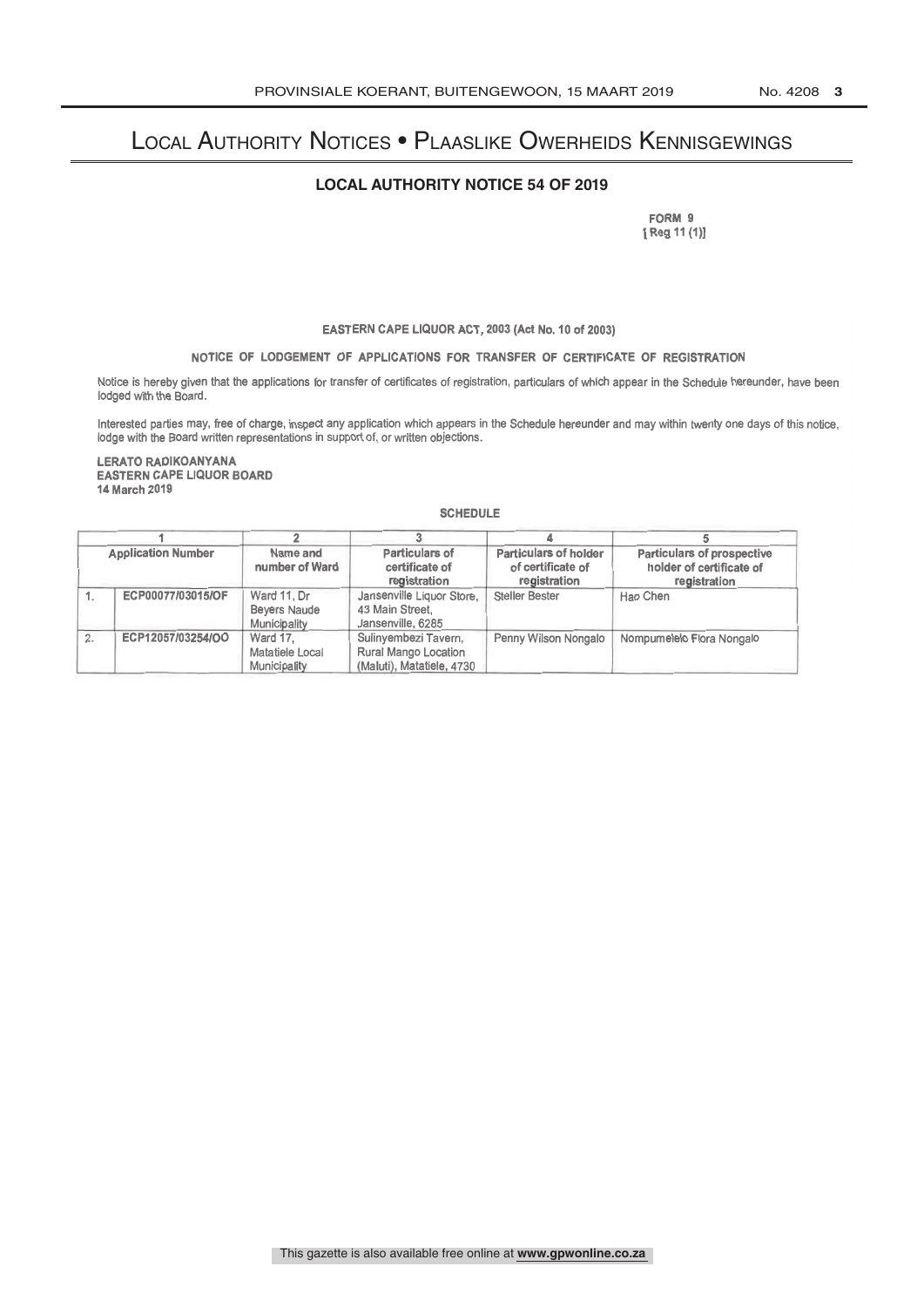# **LOCAL AUTHORITY NOTICE 55 OF 2019**

1. CM3 [Reg 4 (1)]

### EASTERN CAPE LIQUUR AVI, 2003 (ACTIO, TO 01 2003)<br>AP AP LABAPHEUR AP ABBLIAATIANA PAB BEAIGTBATIAN NOTICE OF LODGEMENT OF APPLICATIONS FOR REGISTRATION

Notice is hereby given that the applications for registration, particulars of which appear in the Schedule hereunder, have been lodged with the Board.

Interested parties may, free of charge, inspect any application which appears in the Schedule hereunder and may within twenty one days of this notice, lodge with the Board written representations in support of, or written objections.

LERATO RADIKOANYANA EASTERN CAPE LIQUOR BOARD 14 March 2019

#### **SCHEDULE**

|                           |                   | $\overline{2}$                                      | 3                                   | 4                            | 5                                                                                                  |
|---------------------------|-------------------|-----------------------------------------------------|-------------------------------------|------------------------------|----------------------------------------------------------------------------------------------------|
| <b>Application Number</b> |                   | Name and number of<br>Ward                          | Kind of registration<br>applied for | Kind of liquor to<br>be sold | Name under which business is to be<br>conducted and particulars of the erf,<br>street or farm      |
| 1.                        | REF8608315734089  | Ward 3, Matatiele Local<br>Municipality             | On & Off Consumption                | All kinds                    | Masakala<br>Khavalethu<br>Tavern.<br>Adminstration Area, Matatiele, 4730                           |
| 2.                        | REF2008/113590/23 | Ward 7, Dr Beyers<br><b>Naude Municipality</b>      | Off Consumption                     | All kinds                    | Liquor Zone, Erf 2008, 1 Voortrekker<br>Square, Aberdeen, 6270                                     |
| 3.                        | REF5904155270083  | Ward 3, Dr Beyers<br><b>Naude Municipality</b>      | On & Off Consumption                | All Kinds                    | Sipho's Tavern, Erf 7561, 3 Botterblom<br>Street, Geluksdal, Graaff - Reinet, 6280                 |
| 4.                        | REF1968/614478/07 | Ward 8, King Sabata<br>Dalindyebo Municipality      | Off Consumption                     | All Kinds                    | Spargs Sutherland Tops, Erf 2059, 26<br>Sutheland Street, Mthatha, 5099                            |
| 5.                        | REF8210215477081  | Ward 19. Port St Johns<br>Municipality              | On & Off Consumption                | All Kinds                    | Mthembu's Two Tavern, Jambeni B,<br>Lusikisiki, 4820                                               |
| 6.                        | REF6802250905083  | Ward 12, Umhlontlo<br><b>Local Municipality</b>     | On & Off Consumption                | All Kinds                    | Ezweni Tavern, Mambalweni Location,<br>Ncumbe Administration Area, Tabankulu,<br>5130              |
| 7.                        | REF6305166067089  | Ward 7, Port St Johns<br>Municipality               | On & Off Consumption                | All Kinds                    | Location.<br>Mantusini<br>Green<br>Tavem.<br>Ntlanjeni Administration Area, Port St<br>Johns, 5120 |
| 8.                        | REF7501125128082  | Ward 48, Nelson<br>Mandela Bay<br>Municipality      | Off Consumption                     | All Kinds                    | White House Liguors, 114 Durban Street,<br>Uitenhage, 6229                                         |
| 9.                        | REF6509290160088  | Ward 14, Ingquza Hill<br><b>Local Municiplality</b> | On & Off Consumption                | <b>All Kinds</b>             | Moniks Tavern, Ngobozana Administration<br>Area, Lusikisiki, 4820                                  |
| 10.                       | REF7212090185087  | Ward 46, Nelson<br>Mandel Bay Municipality          | Off Consumption                     | All Kinds                    | Marlene's Place, No 3 Third Street, Doctor<br>Braunm, Uitenhage, 6229                              |
| 11.                       | REF6403135151082  | Ward 48, Nelson<br>Mandela Bay<br>Municipality      | On & Off Consumption                | All Kinds                    | Rod's Place, No. 47 Abbot Road, Gerald<br>Smith, Uitenhage, 6229                                   |
| 12.                       | REF8201017191087  | <b>Buffalo City</b><br>Metropolitan<br>Municipality | <b>Special Event</b>                | All Kinds                    | Good Life Music Festival, Unit 223, Winter<br>Rose Stadium, N U 13, Mdantsane, 5219                |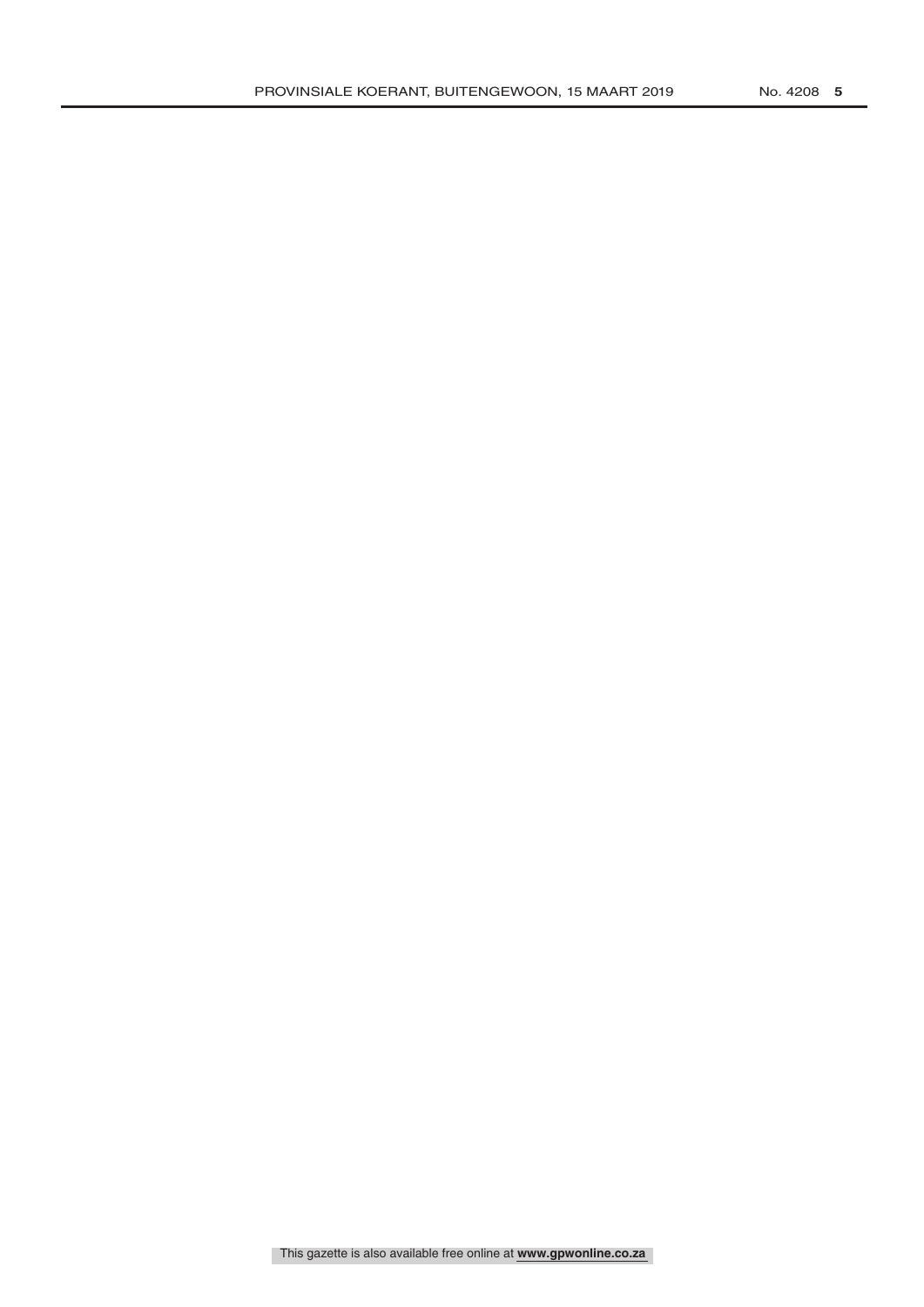This gazette is also available free online at **www.gpwonline.co.za**